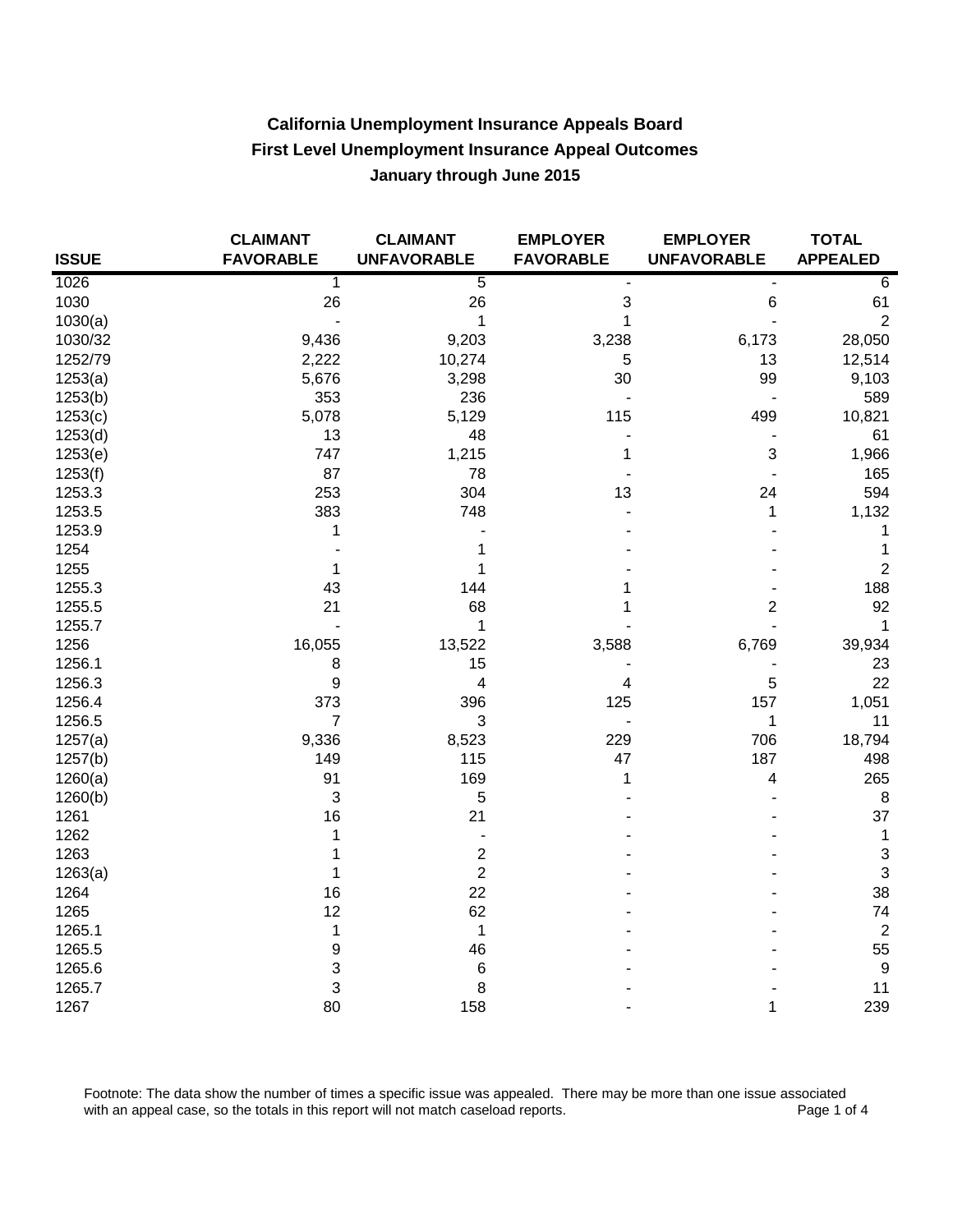| <b>ISSUE</b> | <b>CLAIMANT</b><br><b>FAVORABLE</b> | <b>CLAIMANT</b><br><b>UNFAVORABLE</b> | <b>EMPLOYER</b><br><b>FAVORABLE</b> | <b>EMPLOYER</b><br><b>UNFAVORABLE</b> | <b>TOTAL</b><br><b>APPEALED</b> |
|--------------|-------------------------------------|---------------------------------------|-------------------------------------|---------------------------------------|---------------------------------|
| 1268         |                                     | 5                                     | ٠                                   |                                       | $\overline{5}$                  |
| 1269         | 1                                   | $\mathbf 1$                           |                                     | 1                                     | $\ensuremath{\mathsf{3}}$       |
| 1269(A)      | 4                                   | 6                                     |                                     | 18                                    | 28                              |
| 1269(b)      | 1                                   |                                       |                                     | $\overline{\phantom{a}}$              | $\mathbf{1}$                    |
| 1269(D)      | 1                                   | 3                                     |                                     | $\overline{7}$                        | 11                              |
| 1269.1       | 3                                   | $\overline{7}$                        | 3                                   | 12                                    | 25                              |
| 1269.1(A)    | 14                                  | 109                                   |                                     |                                       | 123                             |
| 1269.1(b)    | 56                                  | 327                                   |                                     |                                       | 383                             |
| 1269.1(C)    | 11                                  | 63                                    |                                     |                                       | 74                              |
| 1269.1(d)    | 54                                  | 253                                   |                                     |                                       | 307                             |
| 1269.1(E)    | 37                                  | 174                                   |                                     |                                       | 211                             |
| 1269.1(f)    | $\overline{7}$                      | 22                                    |                                     |                                       | 29                              |
| 1269.1(G)    | $\overline{c}$                      | 20                                    |                                     |                                       | 22                              |
| 1269.1(H)    | 1                                   | 6                                     |                                     |                                       | $\overline{7}$                  |
| 1271(a)      | 289                                 | 761                                   | $\overline{c}$                      | 34                                    | 1,086                           |
| 1271(B)      | 3                                   | 24                                    |                                     |                                       | 27                              |
| 1271(D)(3)   | 1                                   | $\overline{\mathbf{c}}$               |                                     |                                       | $\ensuremath{\mathsf{3}}$       |
| 1272.5       | 2                                   | 5                                     |                                     |                                       | $\boldsymbol{7}$                |
| 1273         | 3                                   | 7                                     |                                     |                                       | 10                              |
| 1275         | 50                                  | 192                                   | $\overline{2}$                      | $\overline{2}$                        | 246                             |
| 1275(a)      | 17                                  | 90                                    |                                     | ÷                                     | 107                             |
| 1275(b)      | 12                                  | 66                                    |                                     |                                       | 78                              |
| 1276         | 3                                   | 32                                    |                                     |                                       | 35                              |
| 1277         | 362                                 | 1,605                                 |                                     |                                       | 1,967                           |
| 1279.5       | 27                                  | 102                                   |                                     |                                       | 129                             |
| 1280         | $\mathbf{1}$                        | $\mathbf{1}$                          |                                     |                                       | $\boldsymbol{2}$                |
| 1281         | 34                                  | 148                                   |                                     |                                       | 182                             |
| 1281(a)      | 1                                   | $\overline{a}$                        |                                     |                                       | $\mathbf{1}$                    |
| 1281(b)      | 1                                   | 110                                   |                                     |                                       | 111                             |
| 1281(d)      |                                     | 5                                     |                                     |                                       | $\sqrt{5}$                      |
| 13004        | 3                                   | 6                                     | $\overline{2}$                      | 11                                    | 22                              |
| 13004.5      |                                     |                                       |                                     | 1                                     | $\mathbf{1}$                    |
| 13009        | 1                                   | 2                                     | 3                                   | 3                                     | $\boldsymbol{9}$                |
| 1327         |                                     |                                       | 1                                   | 1                                     | $\mathbf 2$                     |
| 1328         | 2                                   |                                       |                                     |                                       | $\overline{c}$                  |
| 1329.1       | 59                                  | 63                                    |                                     |                                       | 122                             |
| 1330         | $\overline{\mathbf{c}}$             | 5                                     | 1                                   |                                       | $\bf 8$                         |
| 1332         | 6                                   | $\overline{\mathbf{c}}$               | 1                                   |                                       | $\boldsymbol{9}$                |
| 1375         | 8,927                               | 8,881                                 |                                     |                                       | 17,808                          |

Footnote: The data show the number of times a specific issue was appealed. There may be more than one issue associated with an appeal case, so the totals in this report will not match caseload reports. Page 2 of 4 with an appeal case, so the totals in this report will not match caseload reports.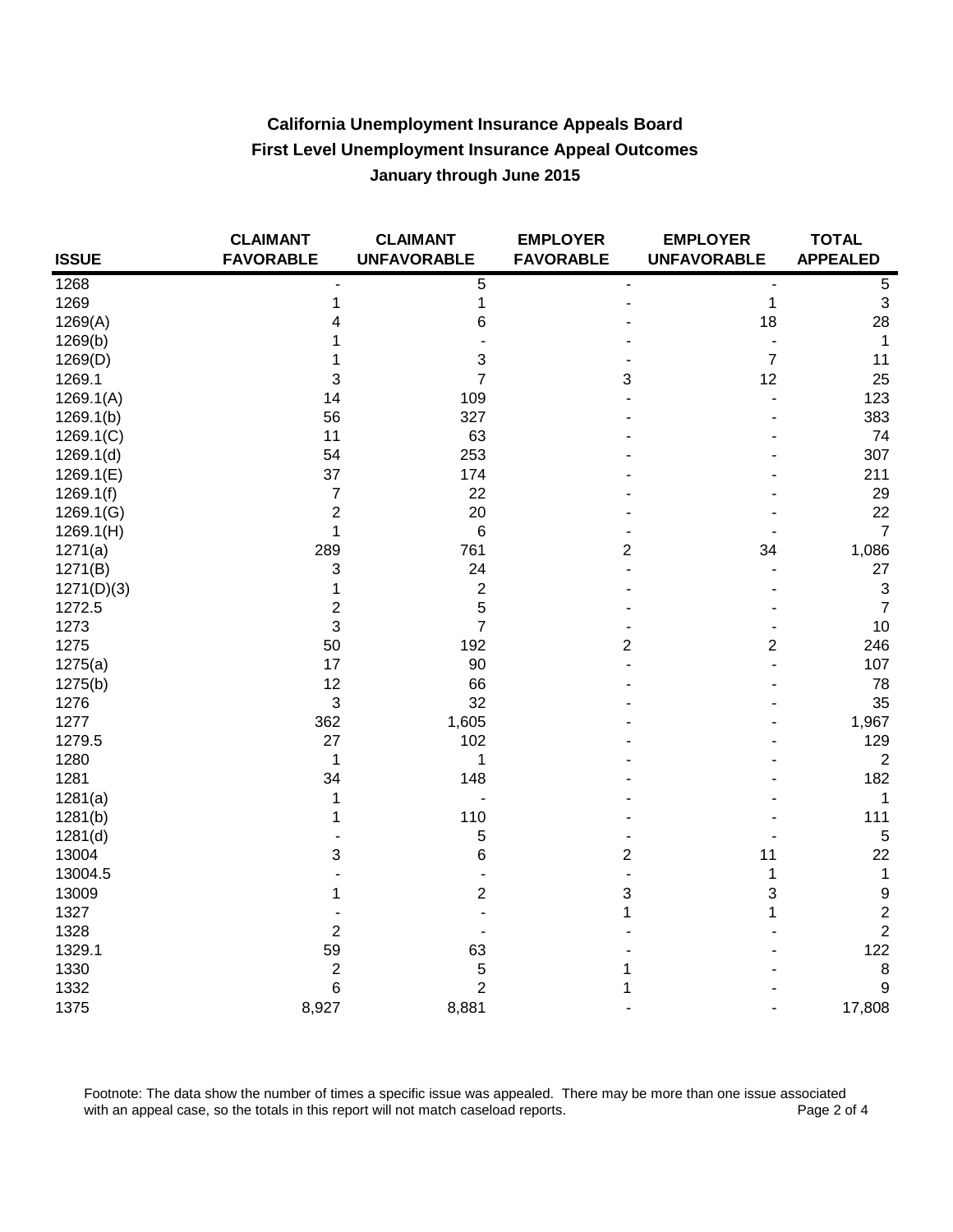| <b>ISSUE</b>     | <b>CLAIMANT</b><br><b>FAVORABLE</b> | <b>CLAIMANT</b><br><b>UNFAVORABLE</b> | <b>EMPLOYER</b><br><b>FAVORABLE</b> | <b>EMPLOYER</b><br><b>UNFAVORABLE</b> | <b>TOTAL</b><br><b>APPEALED</b> |
|------------------|-------------------------------------|---------------------------------------|-------------------------------------|---------------------------------------|---------------------------------|
| 1375.1           | 7,222                               | 7,372                                 |                                     |                                       | 14,594                          |
| 1375.5           | $\overline{c}$                      | 4                                     |                                     |                                       | 6                               |
| 1375-1           | 37                                  | 39                                    |                                     |                                       | 76                              |
| 1376             | 1                                   | $\overline{c}$                        |                                     |                                       | $\mathfrak{S}$                  |
| 1382             |                                     | 9                                     |                                     |                                       | $\boldsymbol{9}$                |
| 201/202          | 1                                   | 7                                     |                                     |                                       | 8                               |
| 2318(a)(3)(B)    |                                     | 1                                     |                                     |                                       | 1                               |
| 2606             |                                     |                                       |                                     | 1                                     | 1                               |
| 4001(b)(1)       | 1                                   | 5                                     |                                     |                                       | 6                               |
| 4001(b)(2)       |                                     | 4                                     |                                     |                                       | $\overline{\mathbf{4}}$         |
| 4001(d)(2)       |                                     | 7                                     |                                     |                                       | $\overline{7}$                  |
| 4001(h)(1)       |                                     | $\overline{c}$                        |                                     |                                       | $\overline{c}$                  |
| 4001(h)(1)(A)    | 4                                   | 5                                     |                                     |                                       | $\boldsymbol{9}$                |
| 4001(h)(1)(B)    | $\overline{2}$                      | 7                                     |                                     |                                       | 9                               |
| 4001(h)(1)(C)    | 2                                   | 7                                     |                                     |                                       | 9                               |
| 4001(h)(1)(D)    | $\overline{2}$                      | 9                                     |                                     |                                       | 11                              |
| 4001(i)(1)(B)    | 10                                  | 14                                    |                                     |                                       | 24                              |
| 4006             | $\overline{2}$                      |                                       |                                     |                                       | $\overline{2}$                  |
| 4007(a)          | 1                                   | 10                                    |                                     |                                       | 11                              |
| 4007(a)(1)       |                                     | 18                                    |                                     |                                       | 18                              |
| 4007(b)          | 1                                   | 33                                    |                                     |                                       | 34                              |
| 455.5            |                                     | $\overline{\mathbf{c}}$               |                                     |                                       | $\overline{c}$                  |
| 4552(e)          |                                     | $\overline{7}$                        |                                     |                                       | $\overline{7}$                  |
| 601              | 18                                  | 50                                    | 3                                   | 18                                    | 89                              |
| 601.5            |                                     | $\blacksquare$                        |                                     | $\overline{c}$                        | $\overline{c}$                  |
| 602              | 27                                  | 52                                    | 5                                   | 3                                     | 87                              |
| 603              | 23                                  | 44                                    | 1                                   | $\overline{\mathbf{c}}$               | 70                              |
| 604              | 1                                   |                                       |                                     |                                       | $\mathbf 1$                     |
| 606.5            |                                     |                                       | 4                                   | 3                                     | $\overline{7}$                  |
| 609              | 1                                   |                                       |                                     |                                       | $\mathbf{2}$                    |
| 610              | 1                                   |                                       | $\overline{2}$                      |                                       | $\mathbf{3}$                    |
| 615.2(c)(2)      | 1                                   |                                       |                                     |                                       | $\overline{\mathbf{c}}$         |
| 617.11           |                                     | 4                                     |                                     |                                       | 4                               |
| 617.15           | 1                                   | 6                                     |                                     |                                       | 7                               |
| 617.16<br>617.17 | 3                                   | 1                                     |                                     |                                       | 4<br>$\overline{c}$             |
| 617.18           | 1                                   |                                       |                                     |                                       | $\overline{c}$                  |
| 617.19           | 1                                   | 2                                     |                                     |                                       | $\overline{c}$                  |
| 617.3            |                                     | 6                                     |                                     |                                       | 6                               |
|                  |                                     |                                       |                                     |                                       |                                 |

Footnote: The data show the number of times a specific issue was appealed. There may be more than one issue associated with an appeal case, so the totals in this report will not match caseload reports. Page 3 of 4 with an appeal case, so the totals in this report will not match caseload reports.